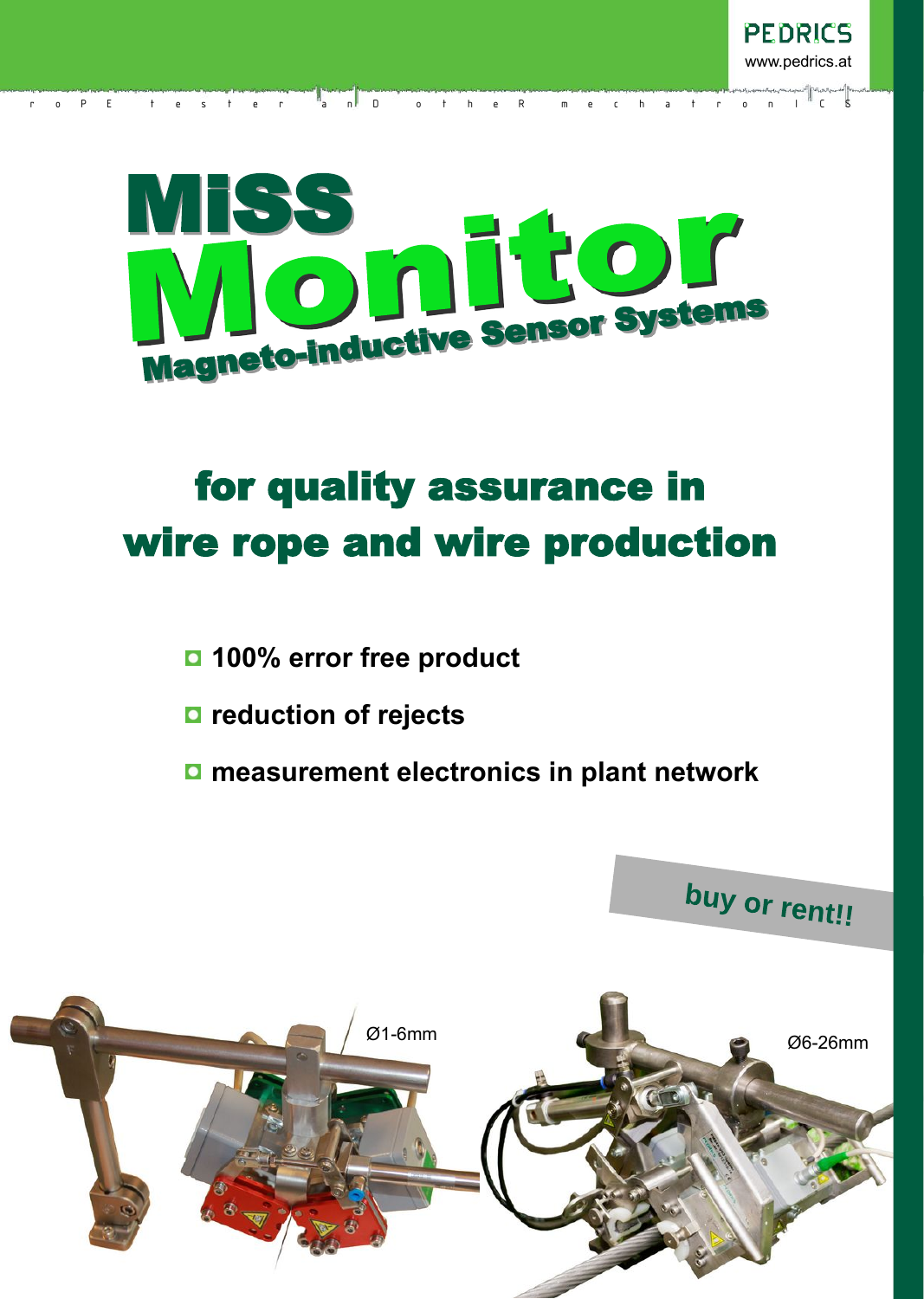# **comfortable and quick operation**

- **O** magnetisable wire or wire rope passes through sensor
- **O** sensor locates rope or wire defects such as wire breaks, pressure marks or structural defects
- **Q** configurable error threshold
- **O** stand alone electronics measuring device activates an alarm switch in case of a rope defect beyond the error threshold
- $\Box$  optional data are very flexible available via network: just the event alarm or all measuring data

r o P E t e s t e r a n D o t h e R m e c h a t r o n I C S

- **O** multi-optional processing of the alarm switch e. g. automatic stop of the strander or placing a coloured marker on the relevant spot of the rope
- **D** display shows most important parameter
- **PC** is needed for configuration only; wireless connection optional
- **O** no additional qualification of your production staff member is needed



 $\bullet$ 





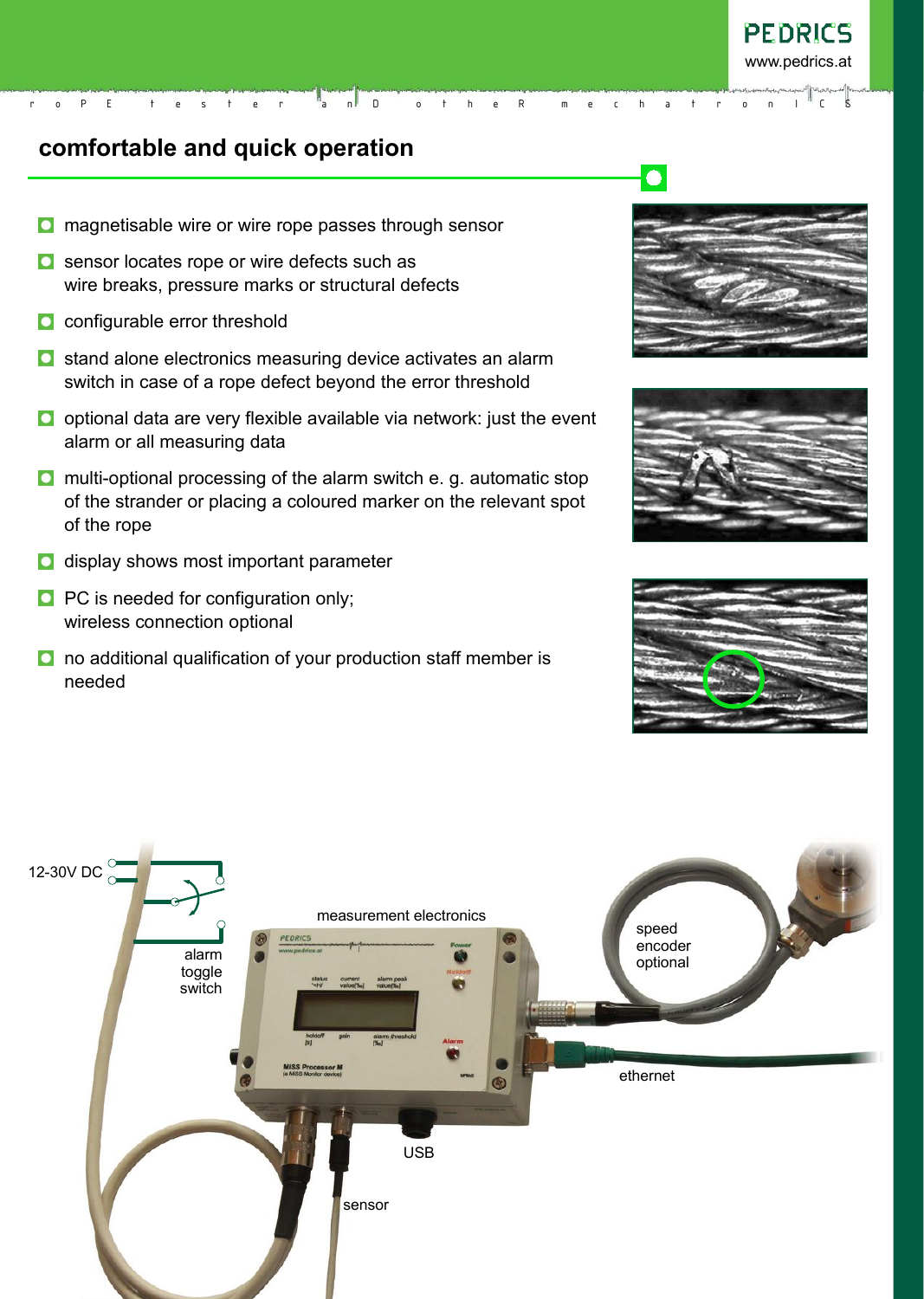## **closed sensors**

 $\Box$  rope diameters from 0,5 – 9,0 mm (PM51, PM52 od. PM53)

r o P E t e s t e r a n D o t h e R m e c h a t r o n I C S

- **C** measuring coil is optimized for one rope diameter
- **O** measuring coil not exchangeable

### **separable sensors**

- **O** rope diameter from  $1 6$ mm (PM63X) guiding via ceramic lugs placed directly inside the sensing coil
- **O** rope diameter from  $6 26$  mm (PM64X)

guiding via plastic half shells or optional via carbide metal

- $\Box$  exchangeable sensing coil available in 2mm steps
- **O** MiSS Inspector sensors (PM73, PM75 and PM76) are also usable (see MiSS Inspector folder)





# **fields of application**

- **O** strander or wire drawing machine
- cage type strander (optional wireless)
- **P** recoiling machine
- $\Box$  testlabs
- $\Box$  data optional storable useable for inspection e. g. ropes at installation or to secure the transport

*"Numerous of our product extensions were developed because of individual requests of our customers. We are pleased to develop custom-made solutions for individual needs of your production facility!"*